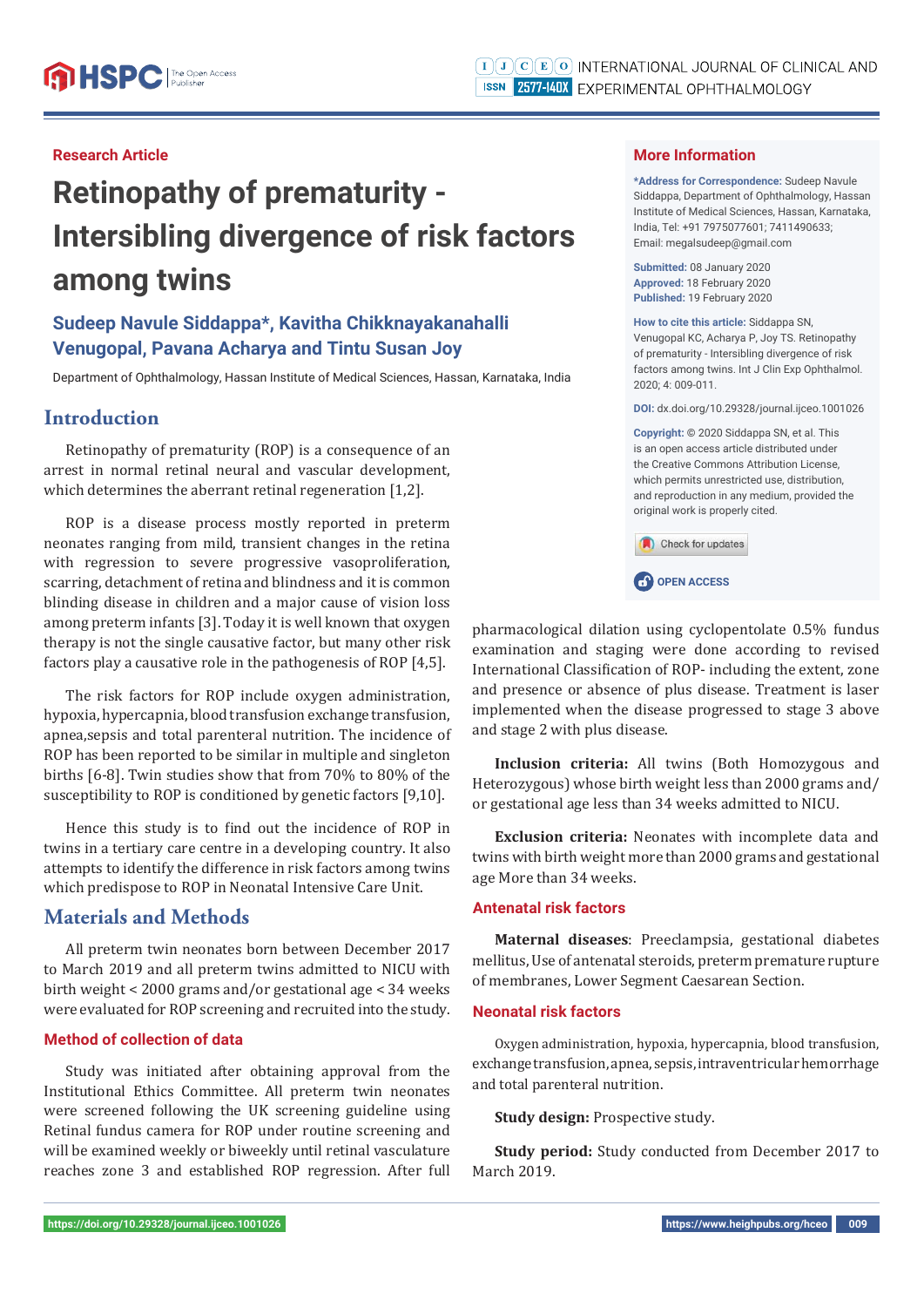#### **Statistical analysis**

Data were analysed using Epidata. Estimates are calculated independently by pregnancy order (Twin 1 or Twin 2).

## **Results**

Among 32 pairs with Gestational Age (GA) < 34 weeks 22 pairs had ROP (68%).

Table 1 showing, among 44 infants: Stage 1 ROP developed in 28 (64%) infants [16 infants (58%) were twin 1 and 12 infants (42%) were twin 2].

Stage 2 ROP developed in 15(34%) infants [6 infants (40%) were twin 1 and 9 infants (60%) were twin 2] and

Stage 3 ROP developed in 1 infant (2%) which twin 2.

There were 30 male (68%) and 14 female (32%) subjects. The mean GA was 30.4 weeks and the mean Birth Weight (BW) was 1145 grams.

| Table 1: Different stages of ROP In twin 1 and twin 2. |                |        |              |  |  |  |
|--------------------------------------------------------|----------------|--------|--------------|--|--|--|
| <b>Stage of ROP</b>                                    | Twin 1         | Twin 2 | <b>Total</b> |  |  |  |
| Stage 1                                                | 16             | 12     | 28           |  |  |  |
| Stage 2                                                | $6(2A-5&2P-1)$ |        | 15           |  |  |  |
| Stage 3                                                |                |        |              |  |  |  |
| Total                                                  | 22             | 22     | 44           |  |  |  |

Table 2 showing, among 22 pairs, Significant risk factors for ROP found in twin1 were Preterm 22 infants(100%), Low BW 15 infants (68%), Respiratory distress syndrome 6 infants (27%), Lower Segment Caesarean Section (LSCS) 5 infants (22%), Pregnancy Induced Hypertension (PIH) 5 infants (22%), Neonatal jaundice 4 infants (18%) and Intra ventricular haemorrhage 2 infants (1%).

Significant risk factors for ROP found in twin 2 were preterm 22 infants (100%), LBW 10 infants (45%), LSCS 5 infants (22%) and PIH 5 infants (22%).

| <b>Table 2:</b> Different risk factors for ROP in twin 1 and twin 2. |        |        |              |  |  |
|----------------------------------------------------------------------|--------|--------|--------------|--|--|
| <b>Risk factor</b>                                                   | Twin 1 | Twin 2 | <b>Total</b> |  |  |
| Preterm                                                              | 22     | 22     | 44           |  |  |
| Low birth weight                                                     | 15     | 10     | 25           |  |  |
| Caesarean section                                                    | 5      | 5      | 10           |  |  |
| Neonatal jaundice                                                    | 4      |        |              |  |  |
| Respiratory distress syndrome                                        | 6      |        | 6            |  |  |
| Pregnancy induced hypertension                                       | 5      | 5      | 10           |  |  |
| Intraventricular hemorrhage                                          | っ      |        |              |  |  |

## **Discussion**

In a twin pair study by Azad, et al. [10], it was shown that there were no significant differences in both GA and BW ( $p =$ 1.00 for GA, = 0.39 for BW) among the twins with severe ROP (mean GA of 29.3 weeks and mean BW of 1239) compared to those with less severe ROP (mean GA of 29.3 and mean BW of 1297). In our study showed that GA is more significant risk factors for ROP compared to BW.

Blumenfeld, et al [1] study showed that there is no significant difference in stage of ROP between infants of single vs multiple gestation pregnancies. Frilling, et al. [8], showed there was no significant difference in the incidence of ROP between the twins and the singletons and second-born twin seemed at higher risk for developing ROP, but logistic regression showed that the lower birth weight of the second twin, Our study showed incidence of getting ROP in multiple pregnancies is quite significant and more advanced stages of ROP found in twin 2 compared to twin 1.

There were discrepancies in the susceptibility of postnatal risk factors for ROP between the twins despite exposure to similar postnatal conditions. Twin 1 was more likely to develop ROP when exposed to the following factors that were found to be independent ROP risk factors in Twin 1 but not Twin 2: presence of Respiratory distress syndrome, Neonatal jaundice, Intra ventricular haemorrhage.

## **Conclusion**

The incidence of ROP among twins with GA < 34 weeks is 68%.

Among twin1, antenatal risk factors like preterm (100%), LBW (68%), LSCS (22%), PIH (22%) & post natal risk factors like Respiratory distress syndrome (27%), Neonatal jaundice (18%), Intra ventricular haemorrhage  $(1%)$  were significant for ROP.

Among twin 2, only antenatal risk factors like preterm (100%), LBW (45%), LSCS (22%), PIH (22%) were significant & postnatal risk factors not found.

Advanced stages were seen more in twin 2 but it is statistically not significant.

#### **Conflict of interests**

The authors declared no potential conflict of interests with respect to the research, authorship, and/or publication of this paper.

## **References**

- 1. Hellström A, Smith LE, Dammann O. Retinopathy of prematurity. Lancet. 2013; 382: 1445-1457. **PubMed:** https://www.ncbi.nlm.nih.gov/pubmed/23782686
- 2. Chen J, Stahl A, Hellstrom A, Smith LE. Current update on retinopathy of prematurity: screening and treatment. Curr Opin Pediatr. 2011; 23: 173-178. **PubMed:** https://www.ncbi.nlm.nih.gov/pubmed/21150442
- 3. Chen J, Smith LE. Retinopathy of prematurity. Angiogenesis. 2007; 10: 133-140.

**PubMed:** https://www.ncbi.nlm.nih.gov/pubmed/17332988

4. Hammer ME, Mullen PW, Fergusson JG, Pai S, Cosby C, et al. Logistic analysis of risk factors in acute retinopathy of prematurity. Am J Ophthalmol. 1986; 102: 1-6. **PubMed:** https://www.ncbi.nlm.nih.gov/pubmed/3728608